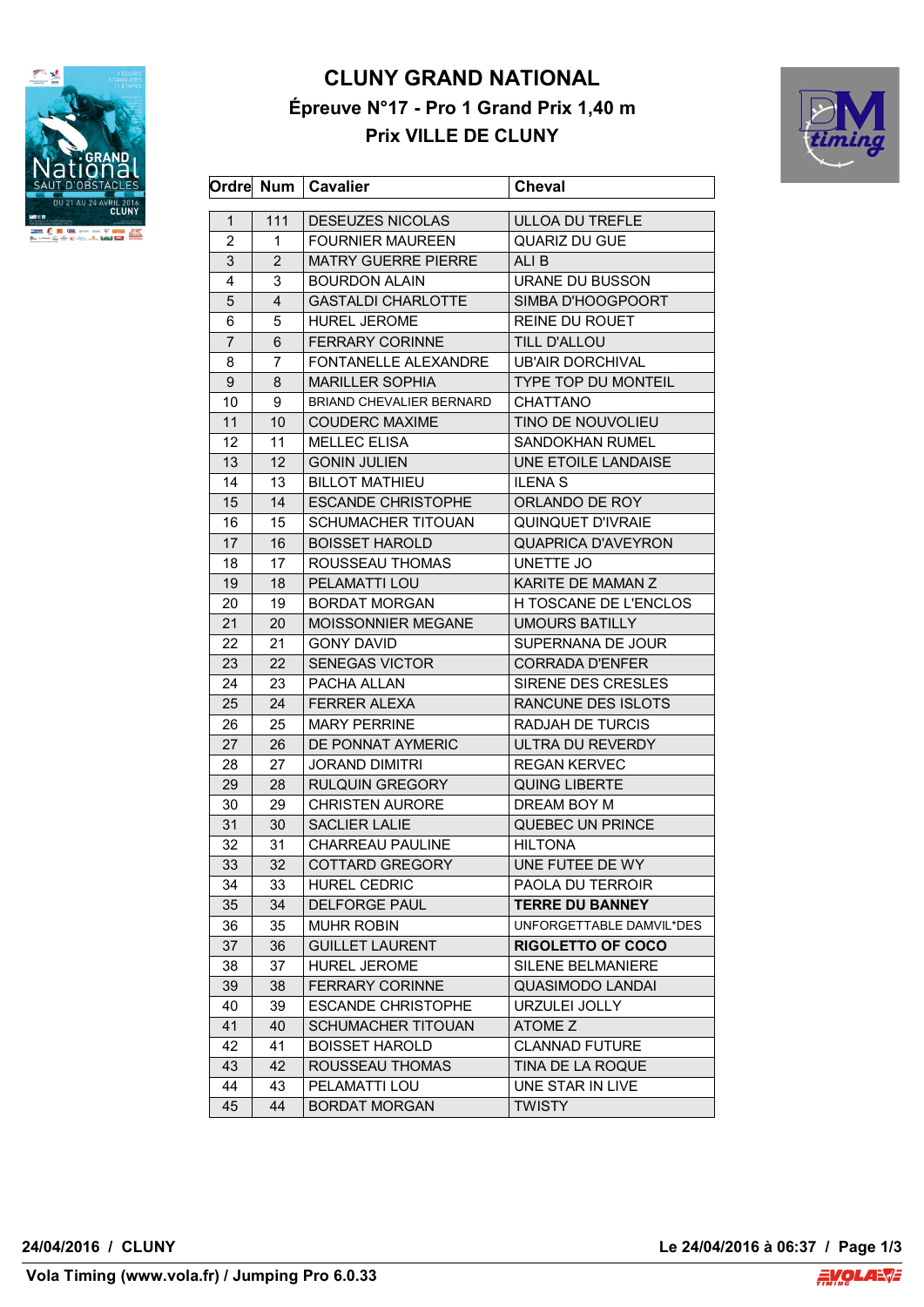## **CLUNY GRAND NATIONAL Épreuve N°17 - Pro 1 Grand Prix 1,40 m Prix VILLE DE CLUNY**

|    |    | Ordre Num   Cavalier            | <b>Cheval</b>            |
|----|----|---------------------------------|--------------------------|
| 46 | 45 | MOISSONNIER MEGANE              | SWANSEA BOIS MARGOT      |
| 47 | 46 | FONTANELLE ALEXANDRE            | URTBREAKER DE LARA       |
| 48 | 47 | <b>MARILLER SOPHIA</b>          | <b>URBI DES CHAINES</b>  |
| 49 | 48 | <b>BRIAND CHEVALIER BERNARD</b> | <b>UNEVEN SUNHEUP</b>    |
| 50 | 49 | <b>COUDERC MAXIME</b>           | <b>TIGRESSE DES TESS</b> |
| 51 | 50 | <b>MELLEC ELISA</b>             | SORTILEGE RUMEL          |
| 52 | 51 | <b>GONIN JULIEN</b>             | <b>VIP DU FOREZAN</b>    |
| 53 | 52 | <b>BILLOT MATHIEU</b>           | <b>UNITED D'ORVILLE</b>  |
| 54 | 53 | <b>GONY DAVID</b>               | UMEA DE L'AUBEPINE       |
| 55 | 54 | <b>SENEGAS VICTOR</b>           | <b>RAISA</b>             |
| 56 | 55 | PACHA ALLAN                     | ANKARA CHAMPBLANC        |
| 57 | 56 | <b>FERRER ALEXA</b>             | <b>LUKE LUGAR</b>        |
| 58 | 57 | <b>MARY PERRINE</b>             | <b>QUATTILA DE GLOS</b>  |
| 59 | 58 | DE PONNAT AYMERIC               | <b>QUICK RACER Z</b>     |
| 60 | 59 | <b>JORAND DIMITRI</b>           | <b>BURGS ROSES</b>       |
| 61 | 60 | <b>RULQUIN GREGORY</b>          | <b>ROCK D'ENFER</b>      |
| 62 | 61 | <b>CHRISTEN AURORE</b>          | <b>TYSON</b>             |
| 63 | 62 | <b>SACLIER LALIE</b>            | <b>THALES D'ADRIERS</b>  |
| 64 | 63 | <b>CHARREAU PAULINE</b>         | <b>COUROS</b>            |
| 65 | 64 | <b>ESCANDE CHRISTOPHE</b>       | <b>TESS DE MESILLE</b>   |
| 66 | 65 | <b>SCHUMACHER TITOUAN</b>       | UKULELE BRIMBELLES       |
| 67 | 66 | <b>BOISSET HAROLD</b>           | <b>SPRINGBOK</b>         |
| 68 | 67 | ROUSSEAU THOMAS                 | TOLEDE DE MESCAM         |
| 69 | 68 | PELAMATTI LOU                   | <b>RIQUITA LES PARTS</b> |
| 70 | 69 | <b>BORDAT MORGAN</b>            | CAPRICE ST GHYVAN Z      |
| 71 | 70 | MOISSONNIER MEGANE              | QUEFFELEC DROP           |
| 72 | 71 | <b>COTTARD GREGORY</b>          | <b>VERITE D'HOUTVELD</b> |
| 73 | 72 | <b>HUREL CEDRIC</b>             | ROYAL DESTINEE           |
| 74 | 73 | <b>DELFORGE PAUL</b>            | <b>USCHKA DU TASSIER</b> |
| 75 | 74 | <b>MUHR ROBIN</b>               | UNE PECHE                |
| 76 | 75 | <b>GUILLET LAURENT</b>          | <b>UHLAN OKKOMUT</b>     |
| 77 | 76 | <b>SADRAN JEANNE</b>            | <b>REFLET D'AZIF</b>     |
| 78 | 77 | <b>BOUVARD CYRIL</b>            | <b>BUSY</b>              |
| 79 | 78 | SACLIER LOLITA                  | ULTRA BLUE DE JAURAND    |
| 80 | 79 | <b>GILLIOZ GUILLAUME</b>        | ROSETTE DU VIVIER        |
| 81 | 80 | MOISSONNIER PRISCILLIA          | PIN UP DU BASSIN         |
| 82 | 81 | <b>MATHURIN MATHIEU</b>         | SANTA GRAMINA            |
| 83 | 82 | <b>MUHR TRESSY</b>              | <b>TALMA D'ELLE</b>      |
| 84 | 83 | <b>DUMARTIN FABRICE</b>         | UMOUR NOIR DE CRANN      |
| 85 | 84 | <b>RAGON LAURIE</b>             | SUMMER DU HAUT NOYAL     |
| 86 | 85 | <b>HENN MARC ANTOINE</b>        | <b>CERONA</b>            |
| 87 | 86 | <b>CUISINIER ALEXANDRE</b>      | UMBRELLA MESSIPIERRE     |
| 88 | 87 | <b>HOUZELLE NICOLAS</b>         | <b>TZIGANE DE PASCRE</b> |
| 89 | 88 | CILOTE POMME                    | UPPERCUT LIBELLULE       |
| 90 | 89 | <b>COUESNON JULIE</b>           | ORLANE D'ALSY            |
| 91 | 90 | <b>GAUTHERAT PIERRE</b>         | <b>COUTRAS</b>           |
| 92 | 91 | MALLEVAEY NINA                  | RICHEBOURG DU JUSCLAY    |
| 93 | 92 | ROUX BLANDINE                   | UNIC DE LA MARCHE        |
| 94 | 93 | <b>BOULARD CHRISTEL</b>         | CASEY F                  |
| 95 | 94 | DREYFUS ROMAIN                  | URASIS DE LA MANADE      |
| 96 | 95 | <b>MELIN DAVID</b>              | <b>RISK DU PUITS</b>     |
| 97 | 96 | ROUCHON ADRIEN                  | <b>VENGABOY</b>          |
| 98 | 97 | <b>BUSQUET MATHIEU</b>          | SUNSHINE DU MURIER       |
|    |    |                                 |                          |

**24/04/2016 / CLUNY Le 24/04/2016 à 06:37 / Page 2/3**